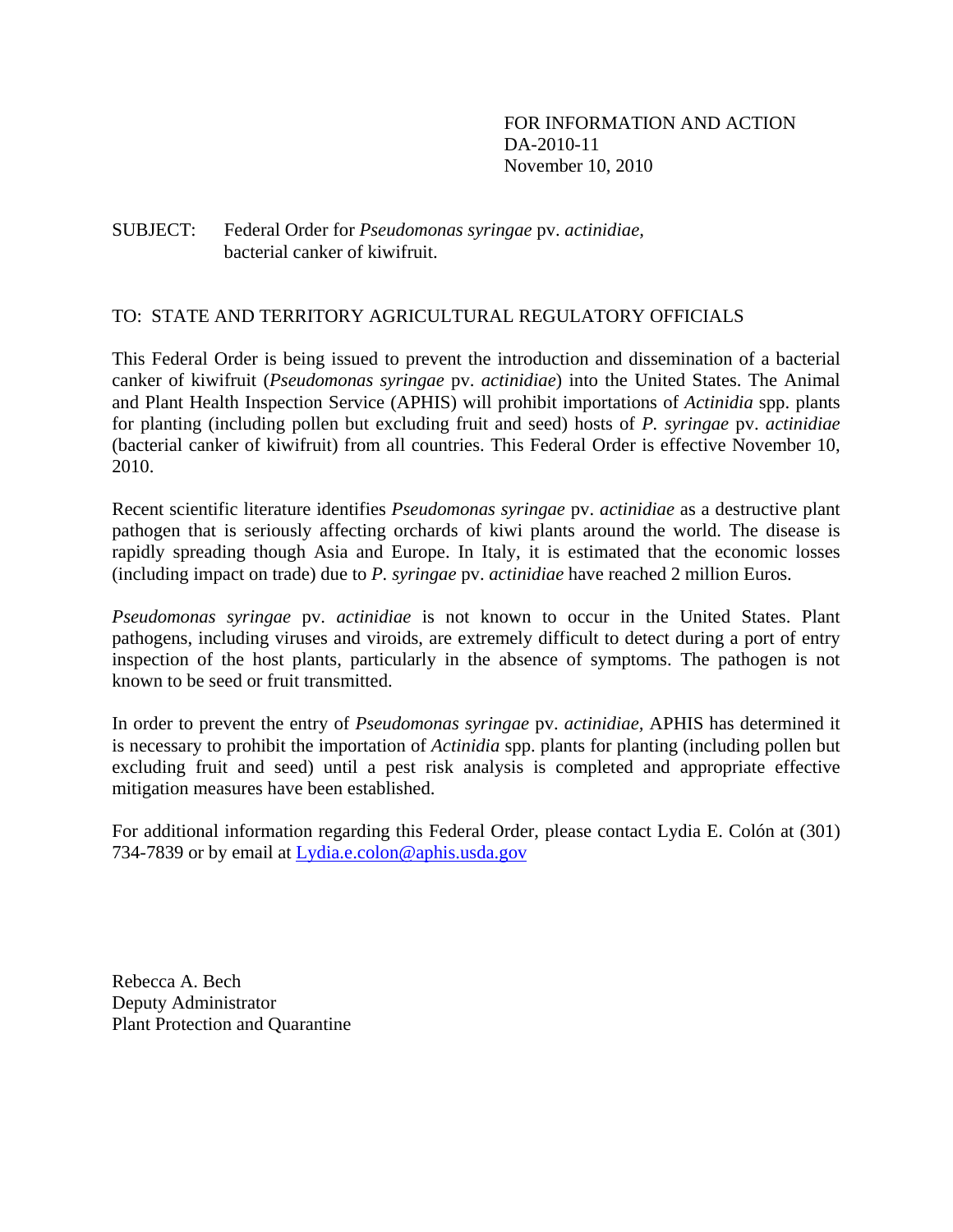### **FEDERAL IMPORT QUARANTINE ORDER**

# *Pseudomonas syringae* **pv.** *actinidiae*  **causal organism of bacterial canker of kiwifruit**

### **November 10, 2010**

The purpose of this Federal Order is to prevent the introduction into the United States of the harmful plant pest *Pseudomonas syringae* pv. *actinidiae,* causal agent of bacterial canker of kiwifruit.

This Federal Order is issued pursuant to the regulatory authority provided by the Plant Protection Act of June 20, 2000, as amended, Section 412(a), 7 U.S.C. 7712(a), which authorizes the Secretary of Agriculture to prohibit or restrict the importation, entry, exportation or movement in interstate commerce of any plant, plant product, biological control organism, noxious weed, article or means of conveyance, if the Secretary determines that the prohibition or restriction is necessary to prevent the introduction into the United States or the dissemination of a plant pest or noxious weed within the United States.

Plants species of the genus *Actinidia* are susceptible to *P. syringae* pv. *actinidiae,* the causal agent of bacterial canker of kiwifruit. The pathogen is not known to occur in the United States and is not transmitted by fruit or seed. However, the pathogen may spread through international movement of plants for planting (including pollen) which may include symptomless plant material. Plant pathogens, including viruses and viroids, are difficult to detect during a port of entry inspection of the host plants, particularly in the absence of symptoms.

The kiwi plant industry represents one of the major sources of income from fresh fruits for several countries around the world. In North America, kiwi plants are widely grown in California and are major economic crops.

Recent scientific literature reports that *Pseudomonas syringae* pv. *actinidiae* is causing economic losses in Italy, Japan, and the Republic of Korea. Bacterial canker of kiwifruit has become one of the most limiting factors for cultivating kiwi in the Republic of Korea and Japan. In Italy, where the pathogen was recently introduced, estimated losses are reported to have reached 2 million Euros.

Bacterial canker of kiwifruit can spread rapidly between plants and adjacent orchards in winddriven rain and strong winds. Low temperatures between  $50^{\circ}$  –  $68^{\circ}$ F are favorable to the disease, with optimum temperatures at 59  $\degree$   $\pm$  37.4  $\degree$ F. Symptoms appear on trunks, leaders and overwintering canes from late winter to early spring as cankers and cracks. Rusty-brown bacterial ooze may exude from lesions and from apparently healthy buds, leaf scars, lenticels and joints of trunks, leaders and canes. Brown water-soaked lesions with halos appear on leaves, and wilt or blight of vigorous canes and flower buds appear in late spring. Kiwi leaves are most susceptible to the pathogen just before maturity.